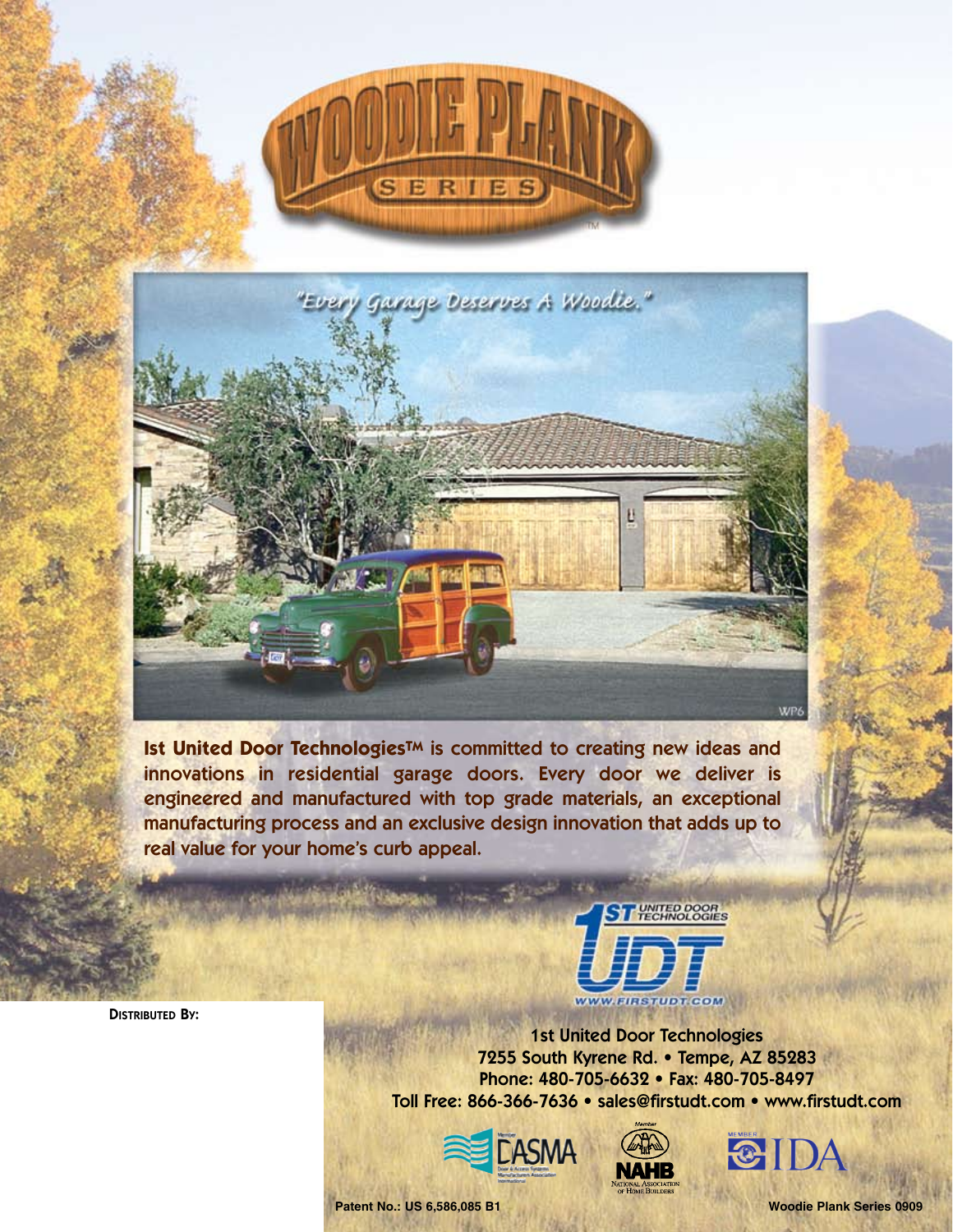# **The Character of Wood!** The Strentsmanship combined with modern engineering. From old style<br> **Of Steel!** Steel Street and Street by a contemporary styling, the doors are craftsmanship combined with modern engineering. From old style carriage house to contemporary styling, the doors are

ERIE

manufactured to your standards and specifications. The doors can be further enhanced with a variety of classically finished decorative hardware and window designs. A Woodie Plank<sup>TM</sup> garage door can be an important design element, complimenting and enhancing your home's appeal and value.

With a distinctive style and a longer life span, hand-selected tongue and groove 3/8" thick Western Red Cedar siding is laminated to a 1-3/4" or 2" thick two-sided steel insulated sandwich door. The **Woodie PlankTM** Series doors are half the weight of traditional wood or pan faced steel doors. The structural integrity of the door has not been compromised with the added weight. The result is a superior product that is structurally sound.

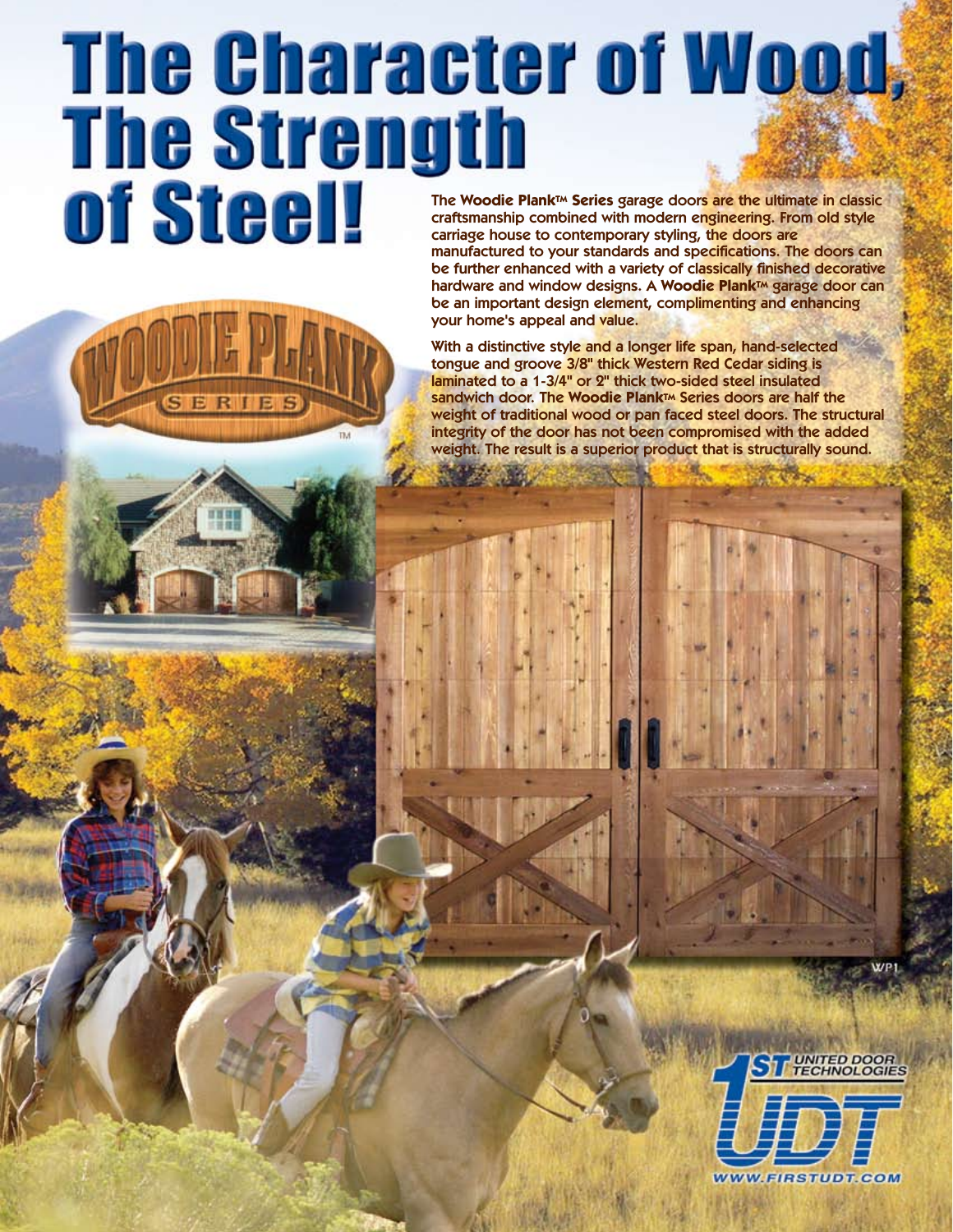## TH ULICEC & STIMORELL  $/$ ell $\ell$ **FAL SYLLDER ENDER STRA**



WP3

### **to consider before you order**

- **1.** Will anything such as stone be added to your opening to change the reveal?
- **2.** Is your opening arched? Is it a true radius arch? Templates with dimensions are required of all arched openings.
- **3.** If your opening is square you may choose an arch design on the door. On a double door, do you want a single arch or a double (two door look) arch?
- **4.** Do you want second overlay boards rough or smooth?
- **5.** If your door has glass the second overlay can only be smooth and will dictate the design of the door due to the limited number of frame sizes.
- **6.** Would you like your door to resemble a traditional Carriage House Door that appears to open outward with the use of dual vertical overlay boards?
- **7.** The widest second overlay board width is limited to 7".
- **8.** Will you be adding exterior decorative handles or hinges to the door? Consider section joints, overlay design, location, and clearances.
- **9.** Obtain wood samples to test stains and sealers prior to finishing door. All smooth overlay brad holes are factory filled with stainable wood filler and may be noticeable if using a light stain or clear sealer. Rough overlay brad holes are not filled and are usually not noticeable after door is stained.
- **10.** The second overlay tends to absorb more stain and the results are slightly darker than the first overlay (T&G base) due to the density differences.



WP4